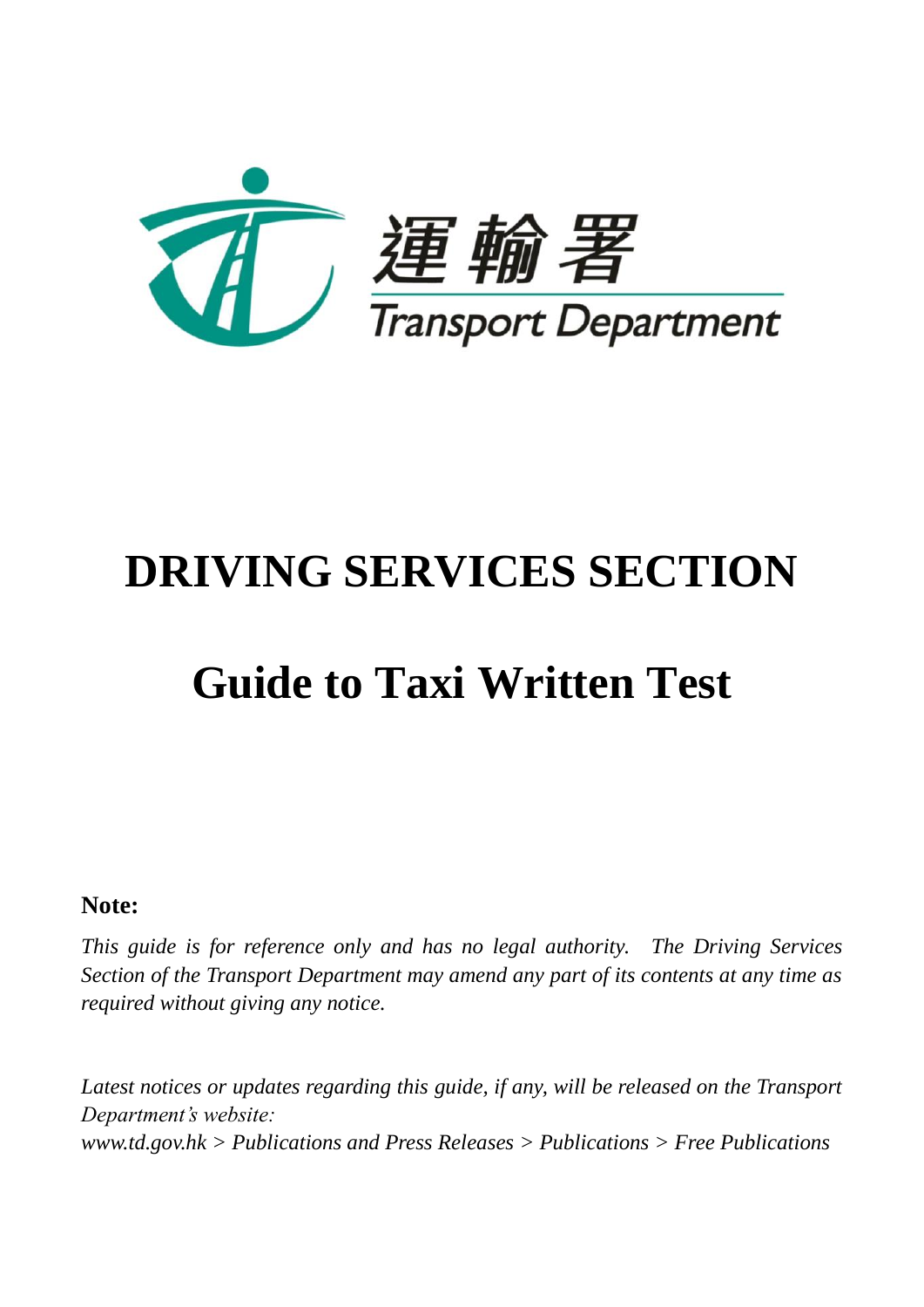## **Guide to Taxi Written Test**

## **Content:**

| (1) | Introduction                                                                                                             | $\overline{2}$ |
|-----|--------------------------------------------------------------------------------------------------------------------------|----------------|
| (2) | <b>Basic Requirements and Test Assessment Standards</b>                                                                  | $\overline{2}$ |
| (3) | Scope of Test and Suggested Reference                                                                                    | $\overline{4}$ |
| (4) | <b>Sample Questions</b>                                                                                                  | 5              |
| (5) | Documents and Papers for Test                                                                                            | 7              |
| (6) | <b>Examination Regulations</b>                                                                                           | 8              |
| (7) | Notes for Disabled Candidates                                                                                            | 9              |
| (8) | <b>Result Notification</b>                                                                                               | 9              |
| (9) | Application for Driving Licence by Successful Candidates and<br>Application for a Second Test by Unsuccessful Candidates | 10             |
|     | (10) Checking Wrongly Answered Questions                                                                                 | 12             |
|     | $(11)$ Enquiries                                                                                                         | 13             |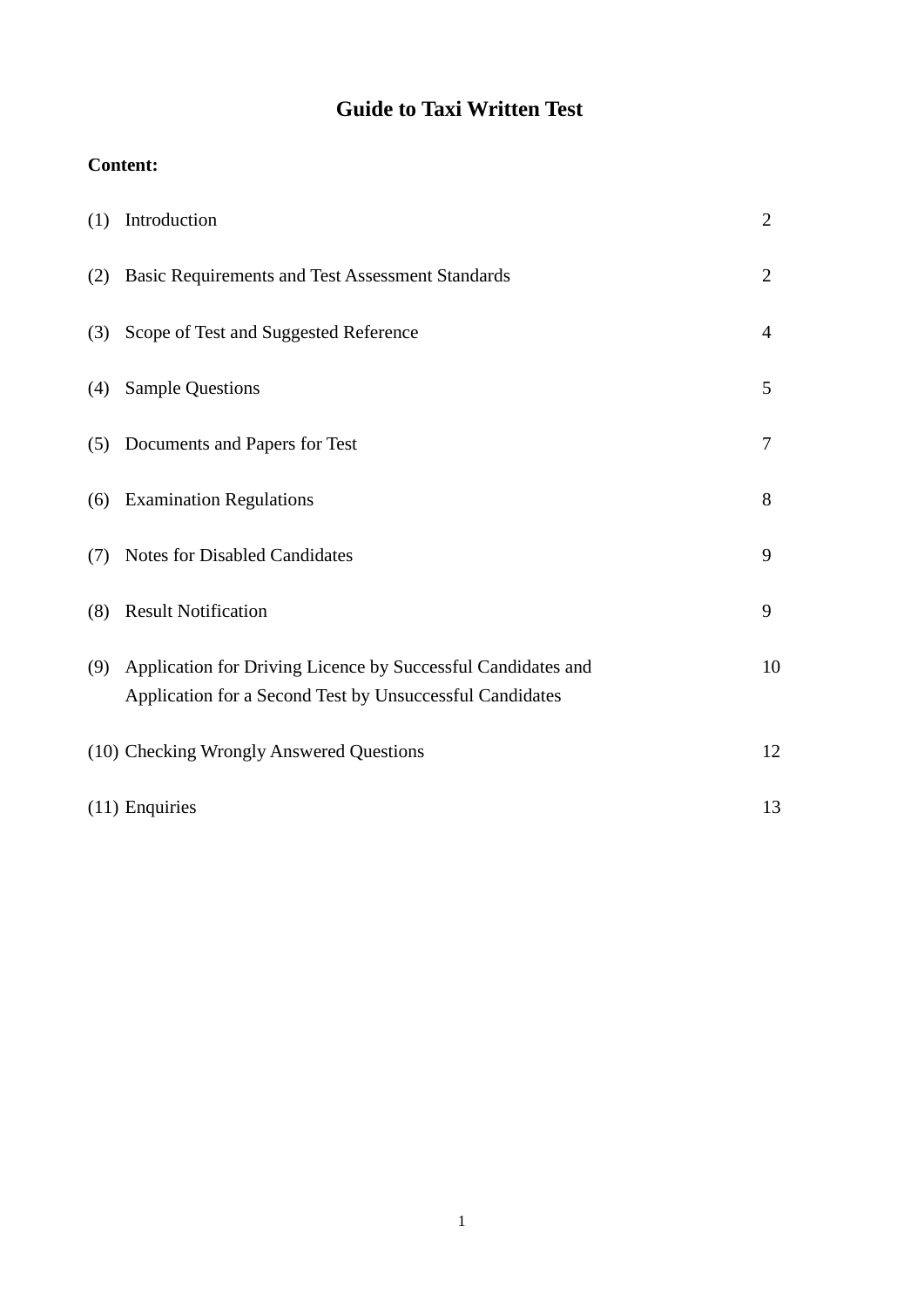## *Introduction*

The taxi written test aims at ensuring the taxi drivers can drive safely, with good traffic and location knowledge of Hong Kong and are familiar with the laws and regulations governing the operation of taxi drivers. The purpose of this Guide is to provide candidates with more information with respect to the taxi written test, especially on the examination format as well as the assessment criteria. With a deeper understanding, candidates can better prepare for the test.

### *Basic Requirements and Test Assessment Standards*

Candidates applying for a taxi written test must be either a holder of a valid full driving licence for private car or light goods vehicles for at least 1 year immediately preceding their applications (if their full driving licences were obtained without undergoing a probationary driving period); or have completed a probationary driving period of private car or light goods vehicles of at least 1 year and are holding a valid full driving licence for private car or light goods vehicle on the date of application. In addition, candidates must not be convicted of an offence under Section 36 (Causing death by dangerous driving), Section 36A (Causing grievous bodily harm by dangerous driving), Section 39 (Driving a motor vehicle under the influence of drink or drugs), Section 39A (Driving, attempting to drive or being in charge of a motor vehicle with alcohol concentration above prescribed limit), Section 39B (Screening breath tests), Section 39C (Provision of specimens for analysis), Section 39J (Driving motor vehicle without proper control under influence of specified illicit drug), Section 39K (Driving motor vehicle with any concentration of specified illicit drug), Section 39L (Driving motor vehicle without proper control under influence of drug other than specified illicit drug), Section 39O(1) (Failure to undergo preliminary drug test, or Section 39S (Failure to provide specimen of blood or urine) of the Road Traffic Ordinance (Cap. 374) during the 5 years immediately preceding their applications.

According to Regulations 11 and 15 of the Road Traffic (Driving Licences) Regulations (Cap. 374B), an applicant can apply for a full driving licence within 3 years after passing all parts of the driving test and a full driving licence must be renewed within 3 years after its expiry. If the applicant cannot fulfill the residence requirement at the time when applying for issue or renewal of the full driving licence for commercial classes but he / she meets the residence requirement (i.e. Hong Kong permanent resident / subject to no condition of stay) afterwards, he / she may apply for the commercial classes within 3 years from the passing date of driving tests or within 3 years after the expiry of the most recent full driving licence with commercial driving classes. Otherwise, he / she will be required to take the relevant driving tests again and obtain a learner's driving licence if he / she wishes to learn to drive before obtaining a full driving licence with relevant commercial vehicle classes.

Normally, candidates, who have passed the written test, can apply for a full driving licence for taxi without the need to attend any road test. In addition, if a candidate's driving licence has been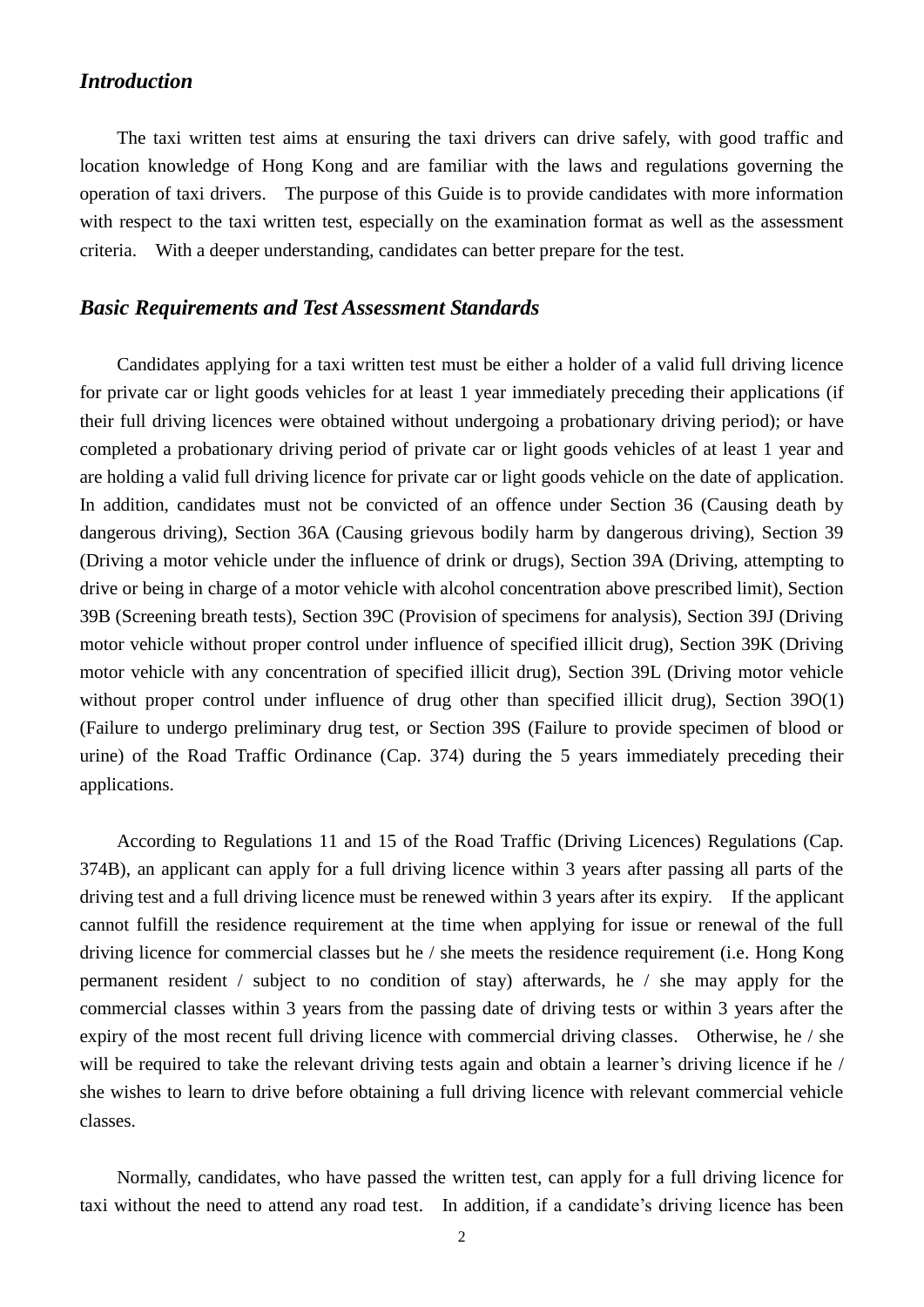suspended by the Court before the test, he / she will be disqualified from taking the test and the test fee will not be refunded.

The taxi written test is divided into 3 parts, all of which should be answered by candidates. The questions are in the form of multiple choices and there is only one correct answer for each question. The time allowed for the test is 45 minutes.

#### **(1) Part A: Taxi Regulations**

This part consists of 20 questions. In each question, candidates are required to choose the most suitable one from four available options as the answer. To obtain a "Pass" in this part, candidates must not commit more than three mistakes.

#### **(2) Part B: Location and Route Questions**

This part consists of 20 questions. 18 of the 20 questions are location questions, and candidates are required to choose the most suitable one from four available options as the answer. Two of the 20 questions are route questions, and candidates are required to choose the most suitable one from three available options as the answer. To obtain a "Pass" in this part, candidates must not commit more than three mistakes.

#### **(3) Part C: Road Users' Code**

This part consists of 50 questions. In each question, candidates are required to choose the most suitable one from three available options as the answer. To obtain a "Pass" in this part, candidates must not commit more than seven mistakes.

To score an overall "Pass" result in the Taxi written test, a candidate must be able to meet the passing criteria in each of the three parts mentioned above. A candidate will be classified as "Fail" in the test if he fails in any part of the test.

The taxi written test is conducted in the following written test centre of the Transport Department. The address of the written test centre and the Driving Test Appointment Office is:-

## **2/F, Cheung Sha Wan Government Offices, 303 Cheung Sha Wan Road, Kowloon**

During the test, candidates can use both touch screen and mouse to give answers. Candidates can familiarise themselves with the interface of the computerised written test and practise the touch screen features in the Kiosks located at the Driving Test Appointment Office lobby.

When attending the taxi written test, candidates can choose **Traditional Chinese, Simplified Chinese or English** as the test language on the computer screen.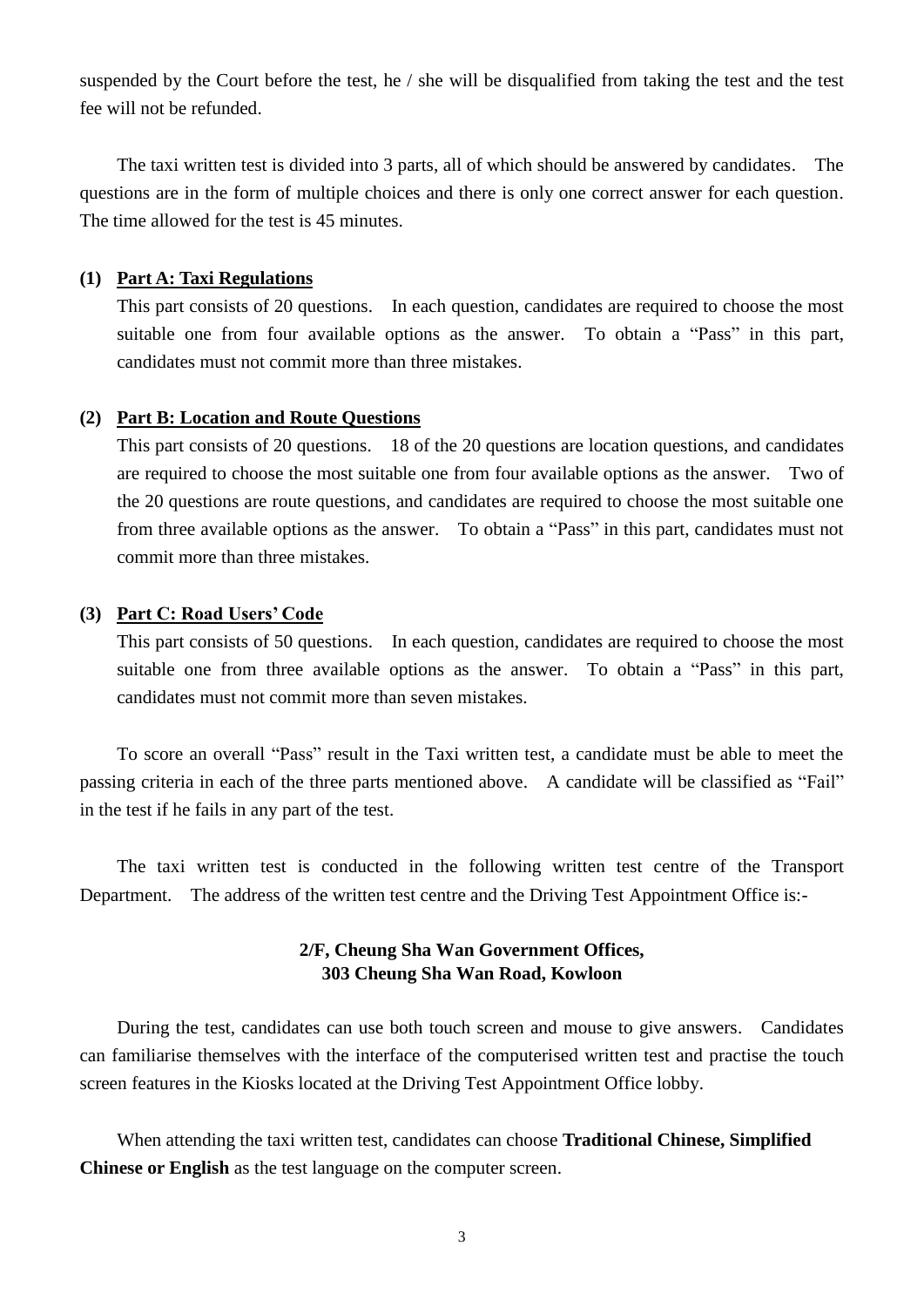## *Scope of Test and Suggested Reference*

#### **(1) Part A: Taxi Regulations**

This part is to test candidates' knowledge on the guidelines and regulations related to the taxi industry. All questions in this part are set based on the booklet "Guidelines to Taxi Regulations" published by the Transport Department. The booklet is written by extracting relevant topics from the Road Traffic (Construction and Maintenance of Vehicles) Regulations (Cap. 374A) and the Road Traffic (Public Service Vehicles) Regulations (Cap. 374D) with a view to explaining laws and regulations related to the operation of taxi.

The "Guidelines to Taxi Regulations" booklet will be sent to candidates with the taxi written test appointment letter. Latest notices or updates regarding this Guideline, if any, will be released on the Transport Department's website:

www.td.gov.hk > Publications and Press Releases > Publications > Free Publications

#### **(2) Part B: Location and Route Questions**

The purpose of this part is to test the location knowledge as well as the route planning capacity of candidates. For location questions, the scope mainly covers major hospitals, tourist spots, hotels, government buildings, commercial buildings, shopping malls, residential buildings and higher education institutions in Hong Kong Island, Kowloon, the New Territories and the Lantau Island. For route questions, candidates are required to identify the most direct viable route between two specified locations under normal traffic conditions and assuming tunnel toll (if applicable) is not a factor to be considered.

All questions in this part are set based on the "Location and Route Questions Booklet" published by the Transport Department. The booklet is prepared by making reference to materials including the "Hong Kong Guide" published by the Survey & Mapping Office of the Lands Department.

The latest version of "Location and Route Questions Booklet" will be sent to candidates with the taxi written test appointment letter. Latest notices or updates regarding "Location and Route Questions Booklet", if any, will be released on the Transport Department's website: www.td.gov.hk > Publications and Press Releases > Publications > Free Publications

## **(3) Part C: Road Users' Code**

This part is to test the candidates' knowledge on road traffic regulations and safe driving. Questions are set based on the "Road Users' Code". All questions in this part are based on the "Road Users' Code (June 2020 Edition)" booklet published by the Transport Department. The format of questions is the same as those in the private car / light goods vehicles written tests.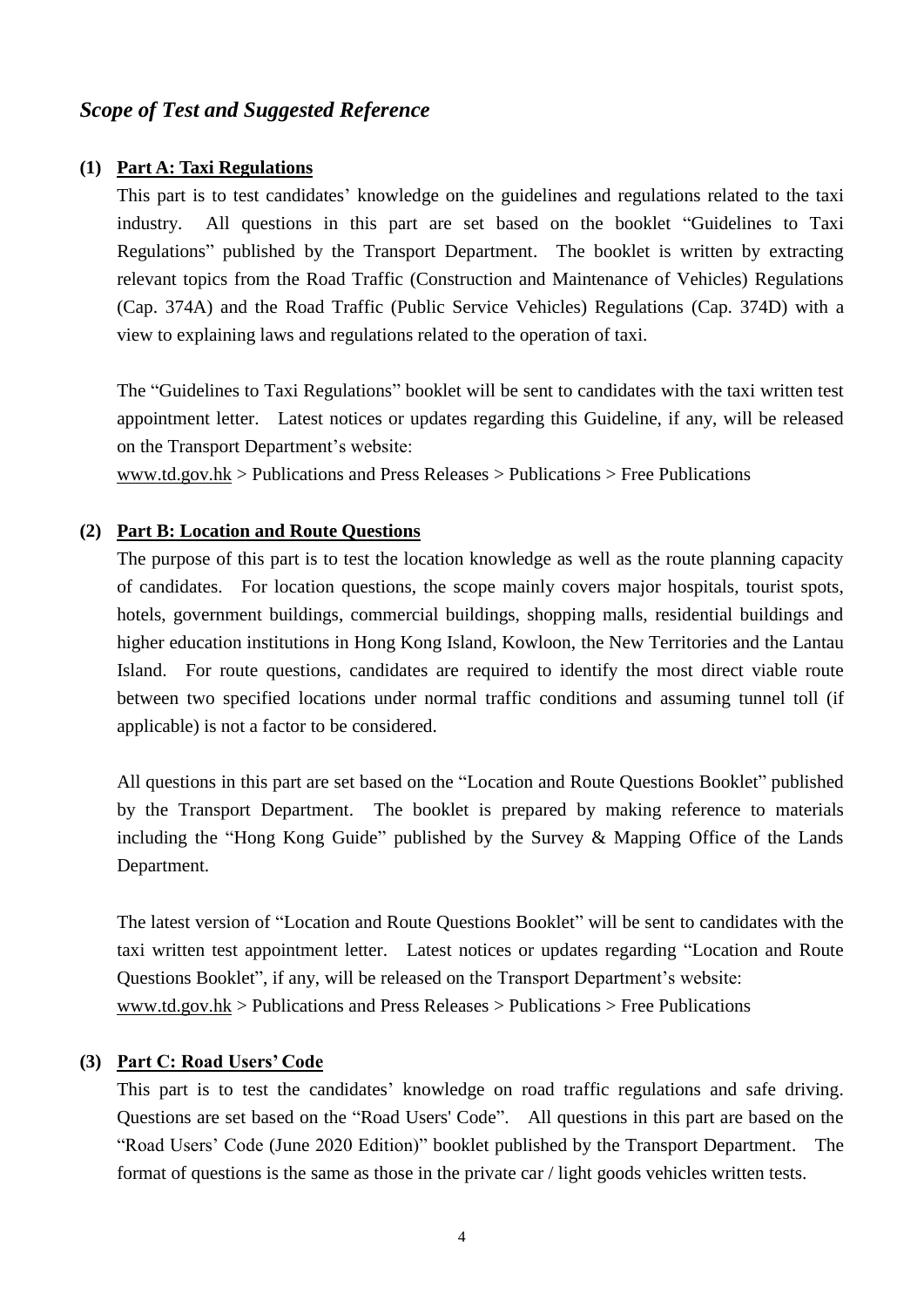Candidates can purchase the booklet "Road Users' Code" at the Government Publication Centre situated at Room 626, 6th floor, North Point Government Offices, 333 Java Road, North Point, Hong Kong and the contact phone number is 2537 1910, or view it and other test related publications at the Transport Department's website.

## *Sample Questions*

The following are the sample questions for the three parts of the test:-

## **(1) Part A: Taxi Regulations**

1. Every taxi should be fitted with a taximeter of a design and construction approved by \_

- A. the taxi owner
- B. the Commissioner for Transport
- C. the Commissioner for Police
- D. the Director of Electrical and Mechanical Services

Correct Answer: B

2. Which of the followings does not fulfill the requirements for construction of a taximeter?

- A. It should not be a sealed for the ease of repairs in case of mechanical breakdown.
- B. The fare dial is fitted with illuminating device.
- C. The amount of additional fares in progressive increments of the lowest fare as prescribed is indicated on the fare dial.
- D. The height of the figures indicating the fare and the additional fares is not less than 10 millimetres.

Correct Answer: A

## **(2) Part B: Location and Route Questions**

Location Questions (choose the correct place or street of the location provided):

| Sino Plaza                                            | 2. Southorn Centre                                                             |
|-------------------------------------------------------|--------------------------------------------------------------------------------|
| Tai Wai<br>$A_{-}$<br>B. Sham Shui Po<br>C. Yuen Long | Tsim Sha Tsui<br>$\mathbf{A}$<br>B. Prince Edward<br>Wan Chai<br>$\mathcal{C}$ |
| D. Causeway Bay<br>Correct Answer: D                  | D. Aberdeen<br>Correct Answer: C                                               |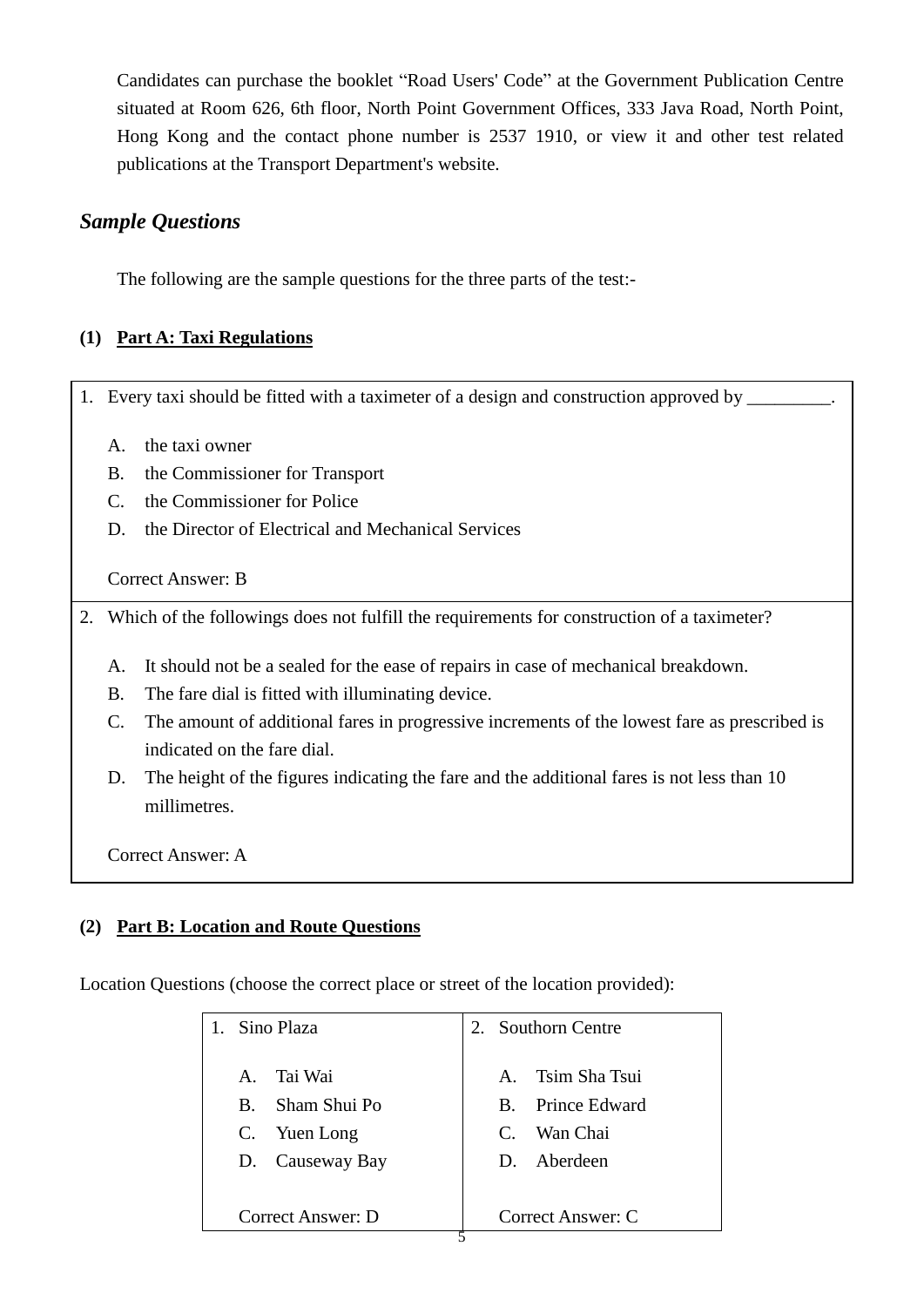Route Questions (choose the most direct viable route under normal traffic conditions, assuming tunnel toll (if applicable) is not a factor to be considered) :

- 3. Which of the given options is the most direct viable route under normal traffic conditions when driving from **Grand Promenade, Sai Wan Ho** to **Diocesan Boys' School, Mong Kok**, assuming tunnel toll (if applicable) is not a factor to be considered?
	- A. Driving through Island Eastern Corridor, Eastern Harbour Crossing, Kwun Tong Road, Lung Cheung Road, Chuk Yuen Road, Waterloo Road, Prince Edward Road West, Sai Yee Street and Argyle Street
	- B. Driving through Island Eastern Corridor, Gloucester Road, Cross Harbour Tunnel, Princess Margaret Road, Waterloo Road, Prince Edward Road West, Sai Yee Street and Argyle Street
	- C. Driving through Island Eastern Corridor, Central-Wan Chai Bypass Tunnel, Connaught Road Central, Western Harbour Crossing, West Kowloon Highway, Lai Cheung Road, Waterloo Road, Prince Edward Road West, Sai Yee Street and Argyle Street

Correct Answer: B

- 4. Which of the given options is the most direct viable route under normal traffic conditions when driving from **Panda Hotel, Tsuen Wan** to **Hong Kong Macau Ferry Terminal, Sheung Wan**, assuming tunnel toll (if applicable) is not a factor to be considered?
	- A. Driving through Sha Tsui Road, Texaco Road, Tsuen Wan Road, Tsing Kwai Highway, West Kowloon Highway, Western Harbour Crossing, Connaught Road West and Chung Kong Road
	- B. Driving through Sha Tsui Road, Texaco Road, Tsuen Wan Road, Tsing Yi South Bridge, Stonecutters Bridge, Tsing Sha Highway, West Kowloon Highway, Western Harbour Crossing, Connaught Road West and Chung Kong Road
	- C. Driving through Sha Tsui Road, Texaco Road, Tsuen Wan Road, Lung Cheung Road, Chuk Yuen Road, Waterloo Road, Princess Margaret Road, Cross Harbour Tunnel, Gloucester Road, Connaught Road Central and Chung Kong Road

Correct Answer: A

## **(3) Part C: Road Users' Code**

1. As soon as you have driven through a stretch of flooded road, you should

- A. flash your headlamps to warn the approaching traffic
- B. sound the horn to warn the tailgating vehicles
- C. try your brakes

Correct Answer: C (Road Users' Code P. 87)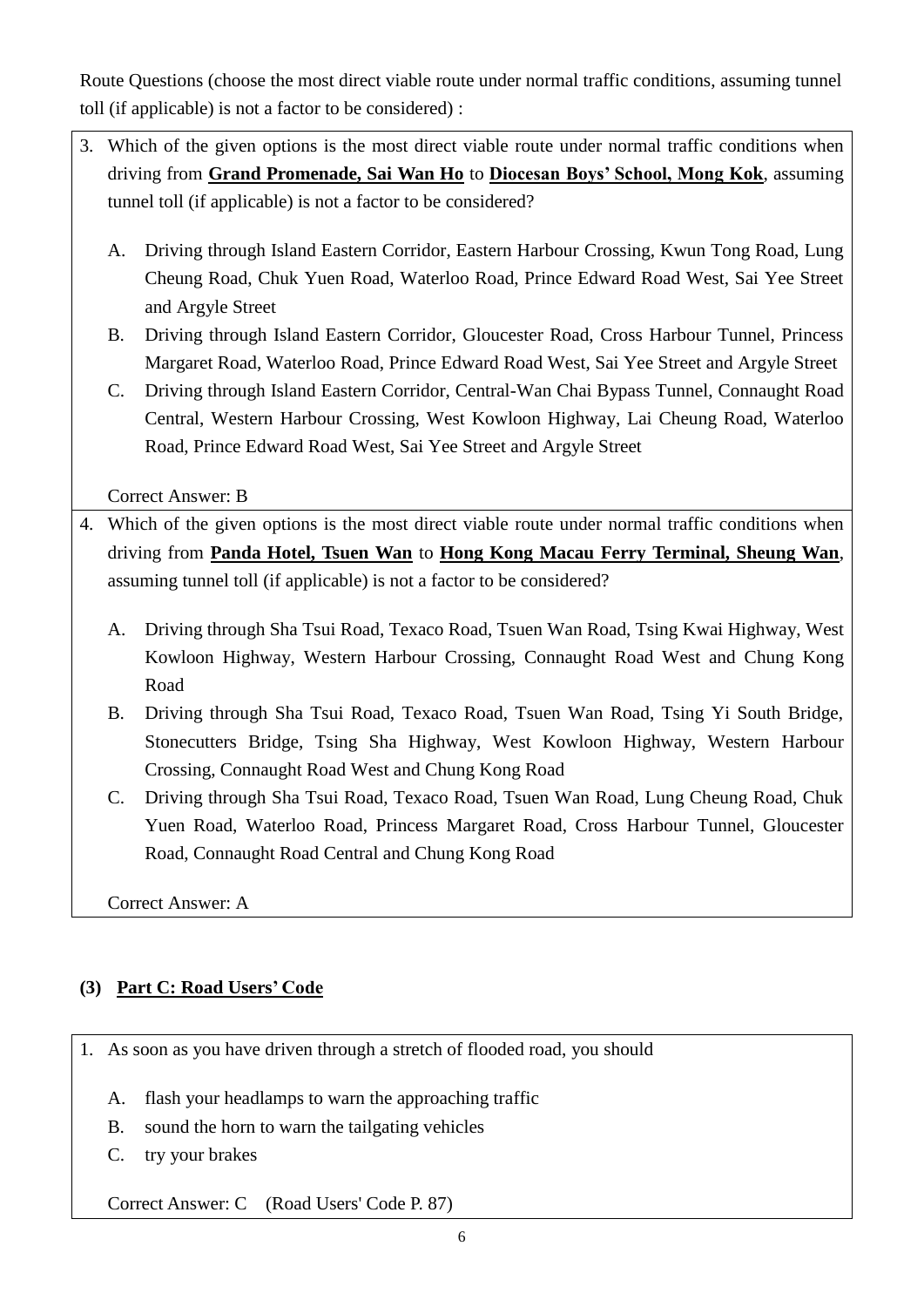2. Red sign post for no stopping restriction is used to represent no stopping within A. 7 a.m. – 7 p.m. B.  $7 a.m. - 10 a.m.$  and  $4 p.m. - 7 p.m.$ C. 7 a.m. – midnight Correct Answer: C (Road Users' Code P. 91) 3. Motorcyclist must not carry a passenger under the age of \_\_\_\_\_\_\_\_ unless he or she is carried on a fixed seat in a sidecar. A. 8 B. 10 C. 12 Correct Answer: A (Road Users' Code P. 103) 4. In the misty weather, when you see this sign, you should:

- A. Drive past the site at normal speed to avoid blocking the persons and vehicles working on or near the roadway
- B. Slow down and keep a safe distance, and be prepared for persons and vehicles working on or near the roadway moving unexpectedly close to or into the open traffic lanes
- C. Stop immediately and do not drive past the sign. This sign will be removed only after the misty weather disappears

Correct Answer: B (Road Users' Code P. 87 & 88)

## *Documents and Papers for Test*

Candidates should present the following documents and papers for inspection when attending the taxi written test:-

- 1. Hong Kong Identity Card or an alternative identity document e.g. passport (previously registered in the Transport Department; defaced or expired documents will not be accepted);
- 2. valid full driving licence; and
- 3. test appointment letter.

Candidate who is unable to present document listed in items (1) and (2) will not be allowed to attend the test scheduled.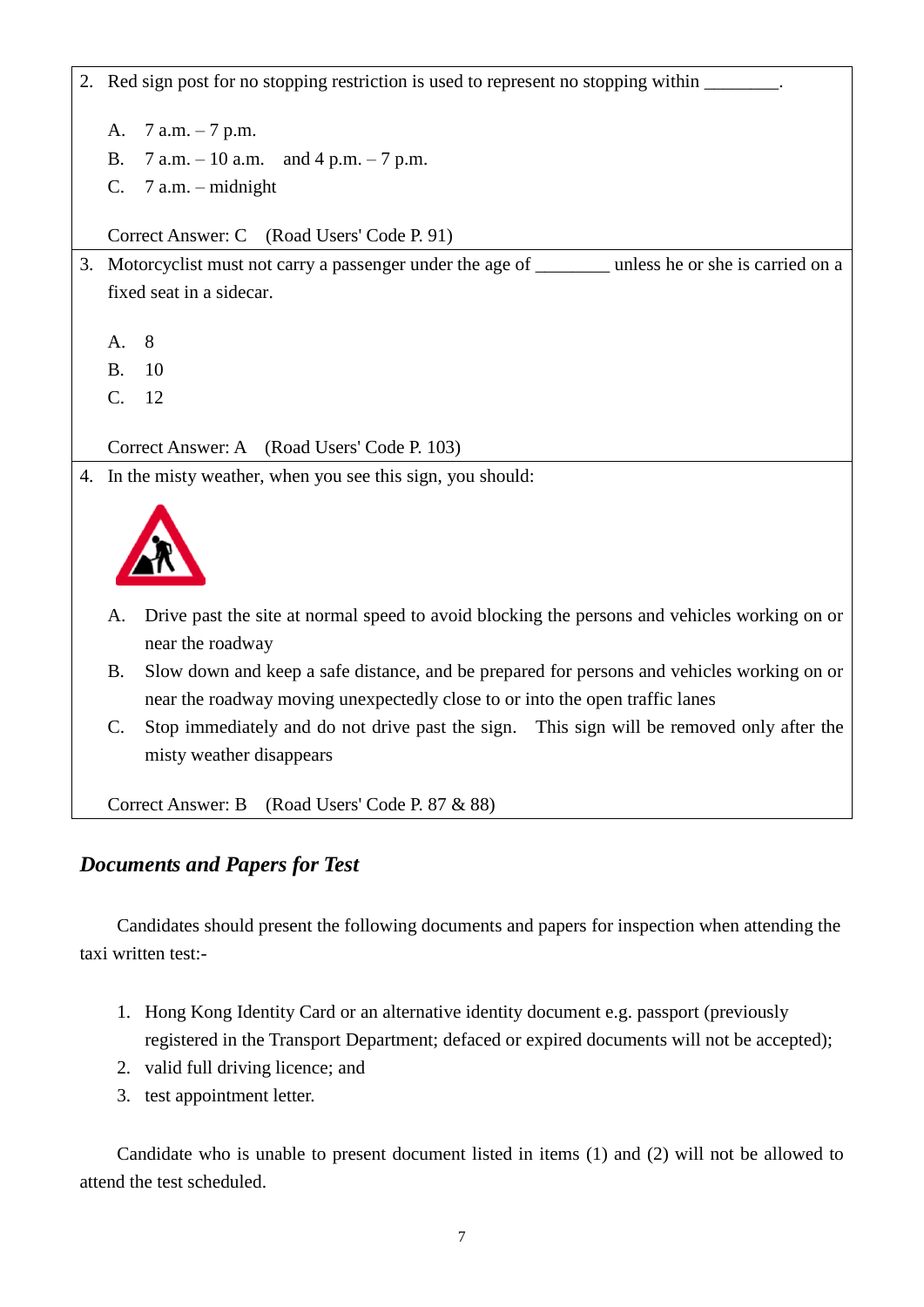If the identification documents presented by a candidate is damaged or defaced, then the candidate may not be allowed to attend the test. Candidates are therefore recommended to carefully inspect their identification documents before the test. If the identification documents are damaged or defaced, candidates are advised to bring along a valid passport for the test or apply for a new identity card from the Immigration Department.

If a candidate wishes to postpone the test and his or her test form is close to its expiry date, the candidate must purchase another test form to make the new appointment valid. (Note : the validity period for a test form is 18 months) Candidates should also carefully study the 'Notes' printed on the appointment letter to acquire a better understanding of the details of the test and the rules governing application for postponement.

### *Examination Regulations*

Candidates must follow the following examination rules and instructions of the invigilators. Anyone who fails to do so may result in his / her disqualification from the test and invalidation of the test forms. He or she may also be requested to leave the test room immediately. Candidates who encounter any problem related to the test should raise their hand and speak to the invigilators.

- (1) Candidates must switch off all communication equipment like mobile phone, smart watch and tablet. Other than the test ticket allocated by this Department during registration, all other personal belongings should be placed on the top of the booth. No pets or recording apparatus like video-cam, phone-cam, watch-cam or sound recorder will be allowed. Without the invigilator's permission, candidates must not take out anything during the test (e.g. water and medicine).
- (2) Candidates wishing to go to the restroom during the test should inform the invigilator by raising their hand. However, the time consumed will be counted as part of the test time. No extra time will be given. Therefore, candidates are advised to go to the restroom immediately before starting the test if they have the need.
- (3) Candidates will be disqualified if they cheat, attempt to cheat or record the test content in whatever method and their test form will also be invalidated. Please note that is CCTV installed in the test room and the entire test will be recorded for future reference.
- (4) Candidates must not smoke, eat, drink, talk with or disturb other candidates in whatever way.
- (5) Under the Prevention of Bribery Ordinance (Cap. 201), it is an offence in law for any candidate to offer any advantage to any staff with a view to influencing him/her in discharging his / her official duties. Any candidate attempting to bribe any staff or anyone in connection with the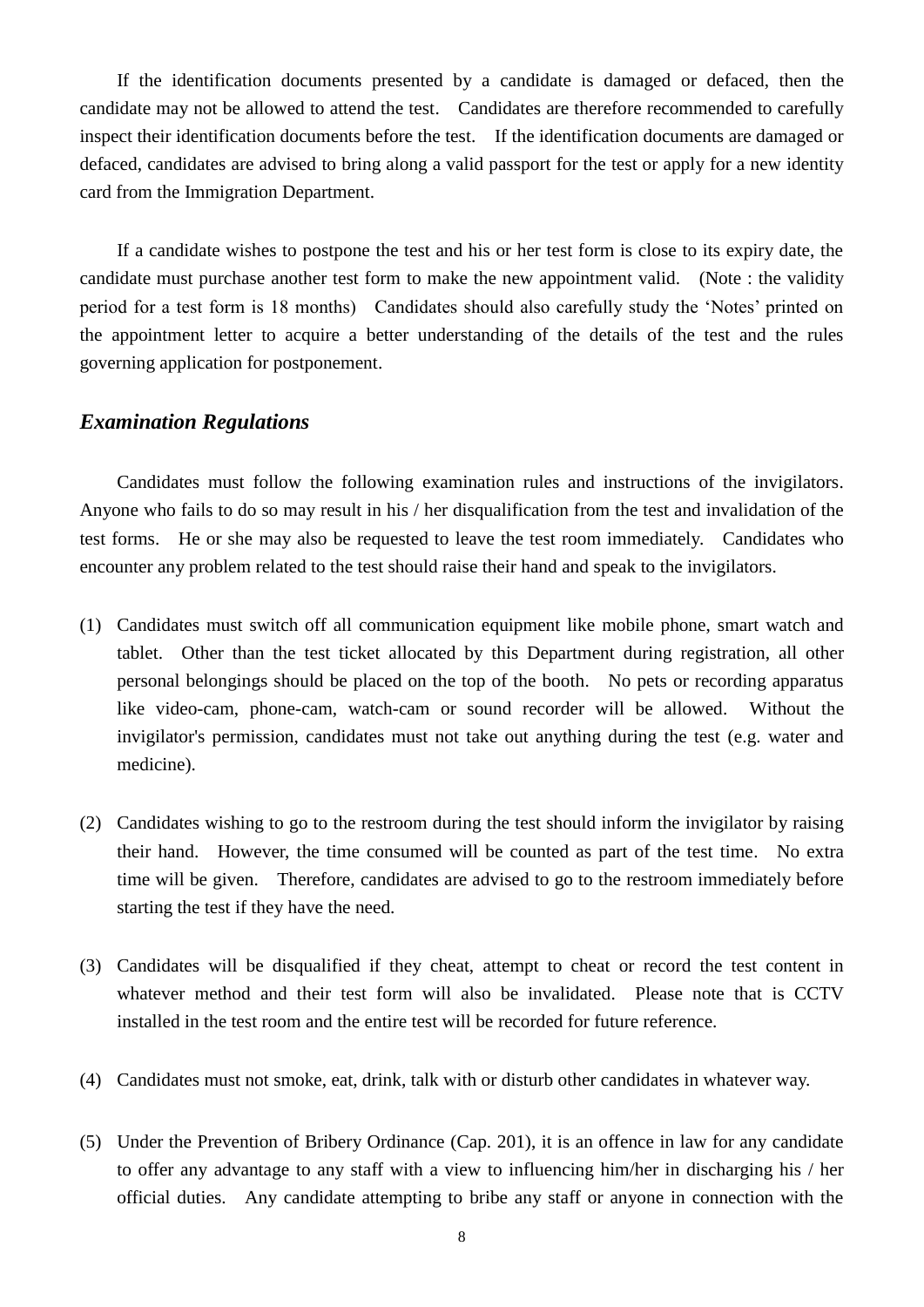driving test (including written test) will not only be disqualified but will also be prosecuted.

- (6) If candidates have queries about the test regulations or difficulties in using the computer or wish to leave the test room, they should raise their hand to seek invigilator's assistance. Do remember, no extra time will be given on such circumstances. Therefore, candidates are advised to raise the questions before the start of the test if they have to.
- (7) Candidates are required to sit according to the table number printed on their test tickets and input the Test Form Number after choosing a test language. They will then have 5 minutes to read the instructions, after which, the test will automatically start. Candidates could also start the test by pressing [BEGIN TEST]. Candidates will not be allowed to change the chosen test language once the test begins.
- (8) After finishing the test, candidates wishing to leave prematurely must inform the invigilator by raising their hand. Candidates should ensure that "Test Finished" is shown on the computer screen before leaving the test room. Once they have left, they will not be permitted to enter the test room again. The test result will be available in about 15 minutes after submission of test, and candidates could wait at the Driving Test Appointment Office counter 36 for collection of their result slip.

## *Notes for Disabled Candidates*

Before applying for a driving test, person with physical disabilities (e.g. deaf, colour blind, missing or defective limbs) must seek the recommendations from registered medical practitioners. In addition, he / she has to undergo an assessment conducted by the Transport Department. Approval letter will be issued upon satisfactory assessment result, and the candidate should present the letter to the invigilators before the test starts. In case of doubt, please contact the Driving Services Section (Headquarter Office) of the Transport Department at 2713 7262.

## *Result Notification*

Result slip will be distributed to candidates in the Driving Test Appointment Office in about 15 minutes after the test at counter 36.

However, if a candidate's driving licence has been suspended by the Court before taking the test, the test result will be nullified and the test fee will not be refunded.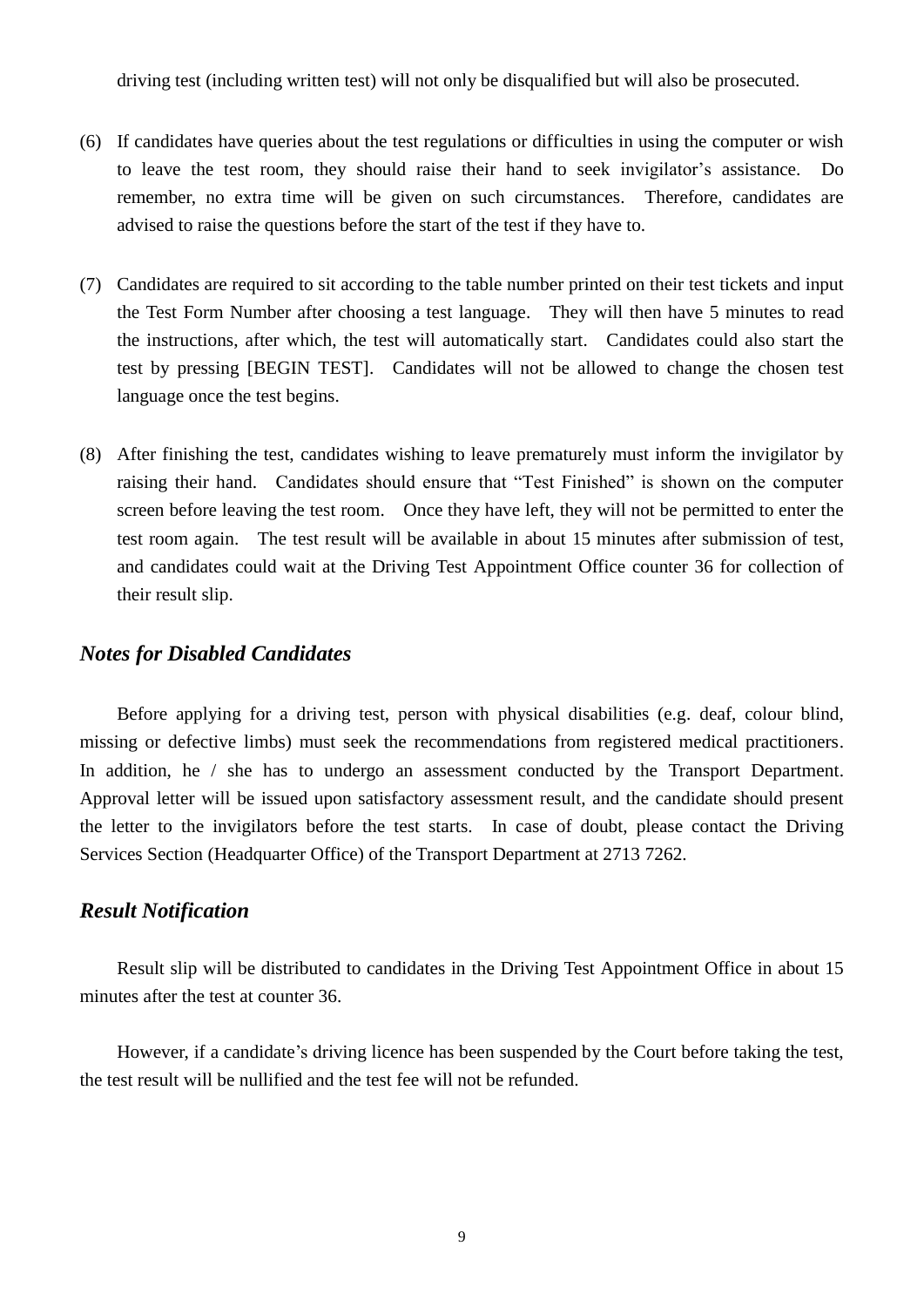## *Application for Driving Licence by Successful Candidates and Application for a Second Test by Unsuccessful Candidates*

### **(1) Candidates Who Have Passed the Test**

According to Regulations 11 and 15 of the Road Traffic (Driving Licences) Regulations (Cap. 374B), an applicant for a full driving licence with commercial vehicle classes must be the holder of a Hong Kong Permanent Identity Card; or the holder of a Hong Kong Identity Card (other than a Hong Kong Permanent Identity Card) and is not subject to any condition of stay other than a limit of stay as defined in section 2(1) of the Immigration Ordinance (Cap. 115).

For candidate who have passed the taxi written test, please approach any Licensing Offices of this Department in-person or by agent during office hour within 3 years from the date of passing the test to apply for or add a new entitlement on the full driving licence for taxi with the following documents:-

- 1. Your taxi written test result slip (original);
- 2. Your Hong Kong Permanent Identity Card (original or copy)/Hong Kong Identity Card (original or copy) and a valid travel document (original and copy) to show that you are not subject to any condition of stay other than a limit of stay as defined in section 2(1) of the Immigration Ordinance (Cap. 115);
- 3. Your full driving licence (original);
- 4. Proof of present address (original or copy), which is issued not more than 3 months from now;
- 5. Duly completed prescribed form (TD 557): Application for Full Driving Licences; and
- 6. Fee for full driving licence (if applicable); and
- 7. Original of course certificate of the Pre-service Course for Taxi Drivers with a date of completion of the course specified therein falling within one year preceding the date of application for the full driving licence to drive a taxi (applicable to candidates who apply for the Taxi written test on or after 1 October 2020.)

Candidates who have passed the taxi written test may apply by post to **"Transport Department Kwun Tong Licensing Office, P.O. Box 68115, Kowloon East Post Office, Kowloon"**. Underpaid mail items will be rejected. For proper delivery of their mail items to the department, applicants should ensure their mail items bear sufficient postage with return address.

According to the Road Traffic (Driving Licences) Regulations (Cap. 374B), any candidate who applies for the issue of a full driving licence to drive a taxi after 3 years from the date that the candidate passed his / her test will not be entertained by the Transport Department.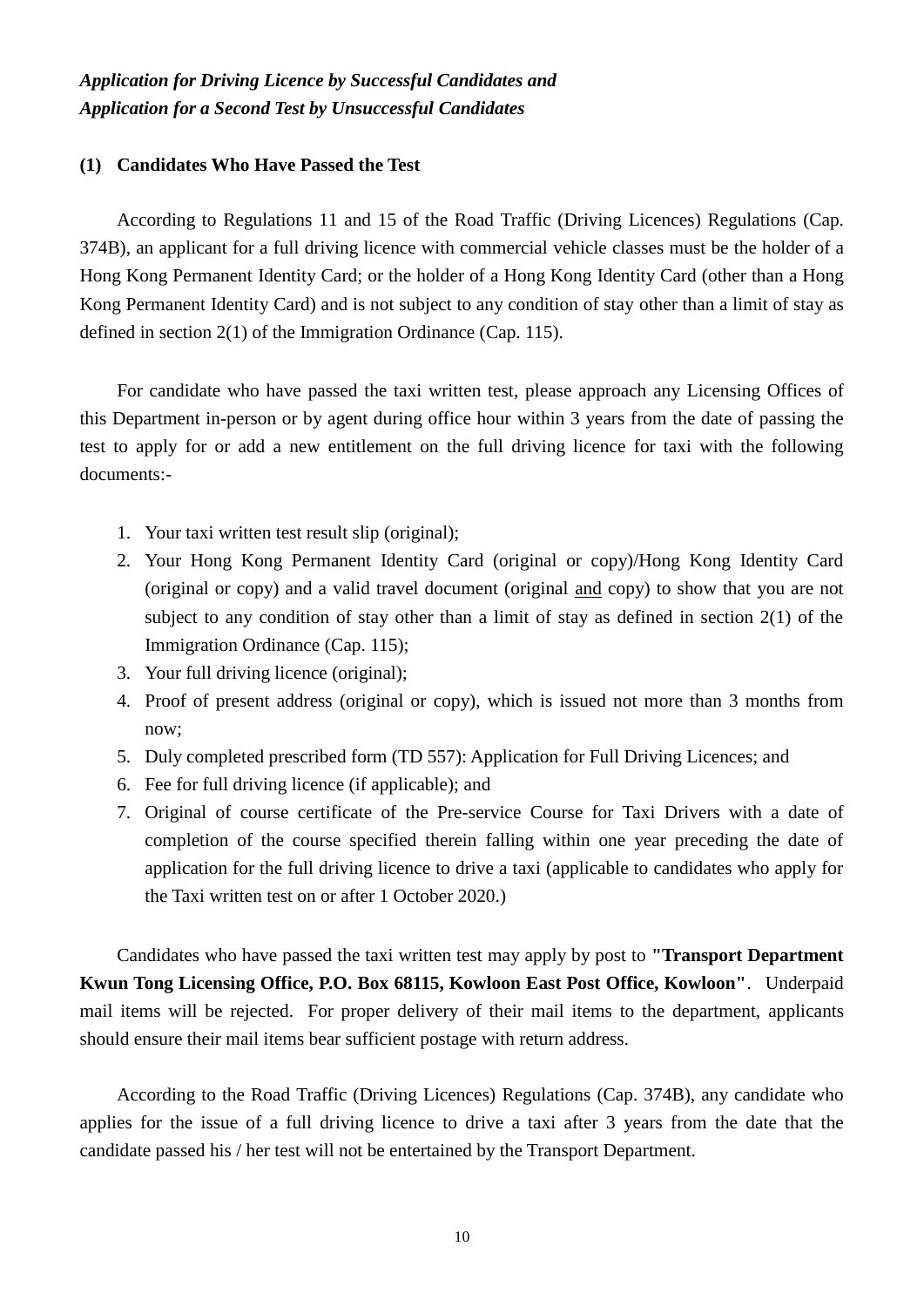| <b>Licensing Offices</b>        |                                                                                   | Tel. No.  |
|---------------------------------|-----------------------------------------------------------------------------------|-----------|
| Hong Kong Licensing Office:     | 3/F, United Centre, 95 Queensway, Hong Kong                                       | 2804 2636 |
| Kowloon Licensing Office:       | 2/F, Cheung Sha Wan Government Offices,<br>303 Cheung Sha Wan Road, Kowloon.      | 2150 7728 |
| Kwun Tong Licensing Office:     | 5/F, Kowloon East Government Offices,<br>12 Lei Yue Mun Road, Kwun Tong, Kowloon. | 2775 6835 |
| <b>Shatin Licensing Office:</b> | 2/F, Shatin Government Offices,<br>1 Sheung Wo Che Road, Shatin, N.T.             | 2606 1468 |

## **(2) Candidates Who Have Failed the Tests**

Unsuccessful candidates can apply to re-take the taxi written test through the following ways:

Application by Post

They may send a postal application with the following documents to: **"Transport Department P.O. Box No. 79, Shatin Central Post Office" and mark**《**Application for Driving Test (Commercial Vehicle)**》**on the envelope:-**

- 1. Copy of your Hong Kong Identity Card or other identification documents;
- 2. Copy of your full driving licence;
- 3. Duly completed prescribed form (TD 321): "Application for a Driving Test (Commercial Vehicle)" ; and
- 4. The required fee for the purchase of the relevant driving test form (please pay by crossed cheque or cashier order, payable to "The Government of the Hong Kong Special Administrative Region" or "The Government of the HKSAR", do not send in cash).

(Note: In general, application and related payment for written test will not be received and processed at the counter of the Licensing Office. However, if an applicant can provide evidence showing that he/she has genuine difficulty in arranging submission of application by post or payment by crossed cheque or cashier order, he/she can contact the Shatin Licensing Office (Tel. No.: 2606 1468) for assistance. The Transport Department may, after consideration of the case, take discretion to receive his/her application at the counter, and inform the applicant to visit the Licensing Office again to pay the application fee by cash and collect the notification letter containing the written test date and time at the counter at a later date.)

- Online Application
	- 1. Log in the following GovHK website for Online Booking for Driving Tests Taxi Written Test <http://www.gov.hk/en/residents/transport/drivinglicense/roadtest.htm>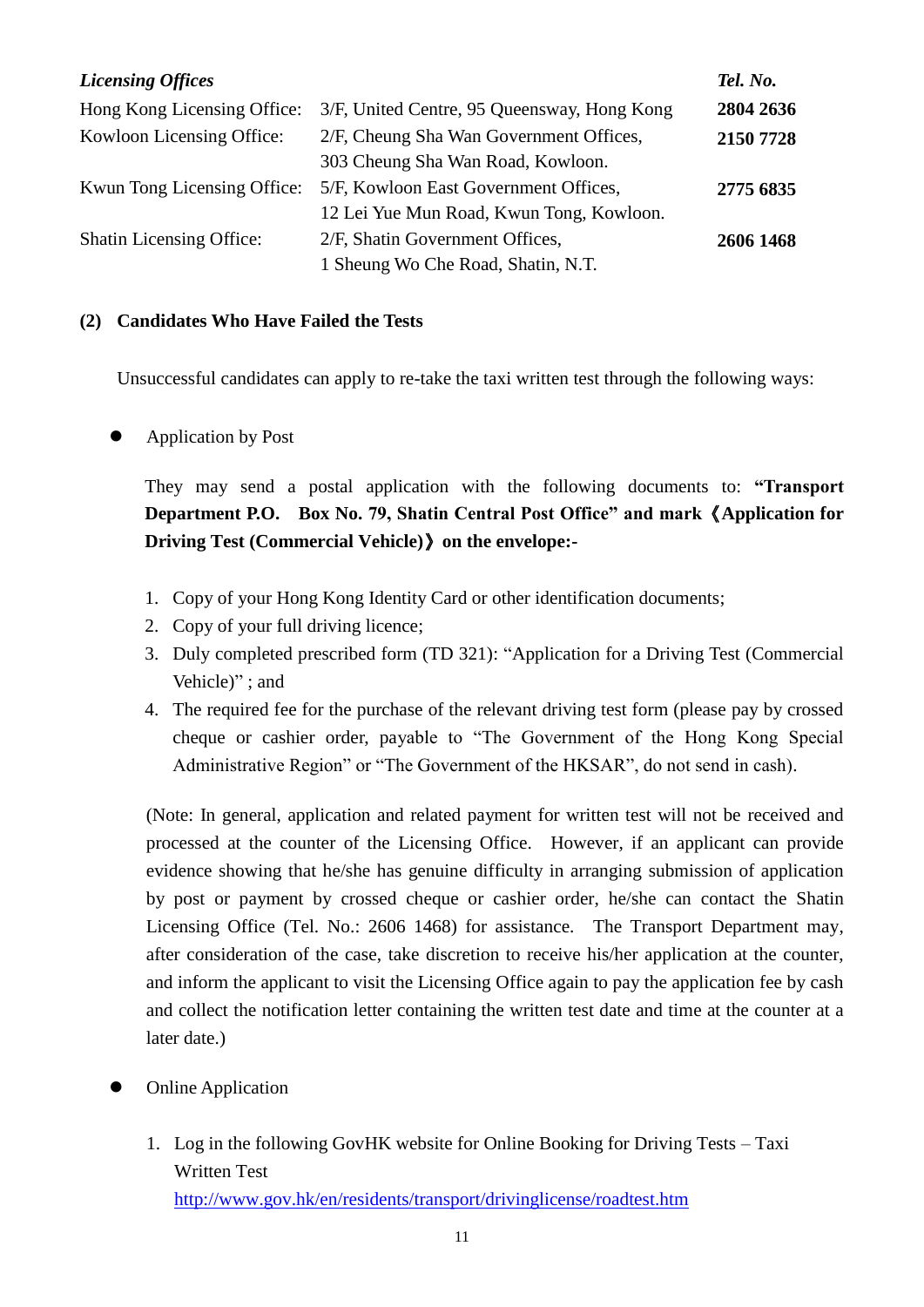- 2. Choose "Book driving test online"
- 3. Choose "Driving Test Appointment Booking" under "Please select a service" and proceed to online application (Do not choose "Repeater Early Test Appointment Booking")

(Note: Applicant must possess a valid personal digital certificate issued by recognized Certification Authorities for authentication; and with a credit card (Visa or MasterCard) or a PPS account number and Internet password for payment).

#### **(3) Result of Driving Test**

The result of the driving test as shown on the result slip is subject to final verification by this Department. Should an amendment of the verdict be found necessary in the course of verification, the candidate will receive by post a notice to this effect and he / she will be invited to our office for the purpose of updating the test result.

## *Checking Wrongly Answered Questions*

Candidates who **failed** in the Taxi written test may bring along identification documents to apply in person for checking the wrongly answered questions and their selected answers at Counter 36, Driving Written Test Centre (2/F, Cheung Sha Wan Government Offices, 303 Cheung Sha Wan Road, Kowloon) during office hours (except system maintenance days).

Each candidate can only apply for question checking of the latest failed attempt twice; if he/she has already been allotted a new test appointment, he / she cannot make such application within one week before the new test day.

Please note that applicant can only check his/her wrongly answered questions and the chosen answers and only perform it at the designated computer at the Driving Written Test Centre. During question checking, the candidate may refer to the test preparation publications but copy of question content in any form and any writing is prohibited, and the Transport Department will not provide the correct answers to the concerned questions but will indicate relevant pages and paragraphs where the correct answers can be found in the test preparation publications upon request.

As the computer system is unable to provide question checking service on the system maintenance days, applicants should call 2150 7777 for enquiry before coming to the Driving Written Test Centre.